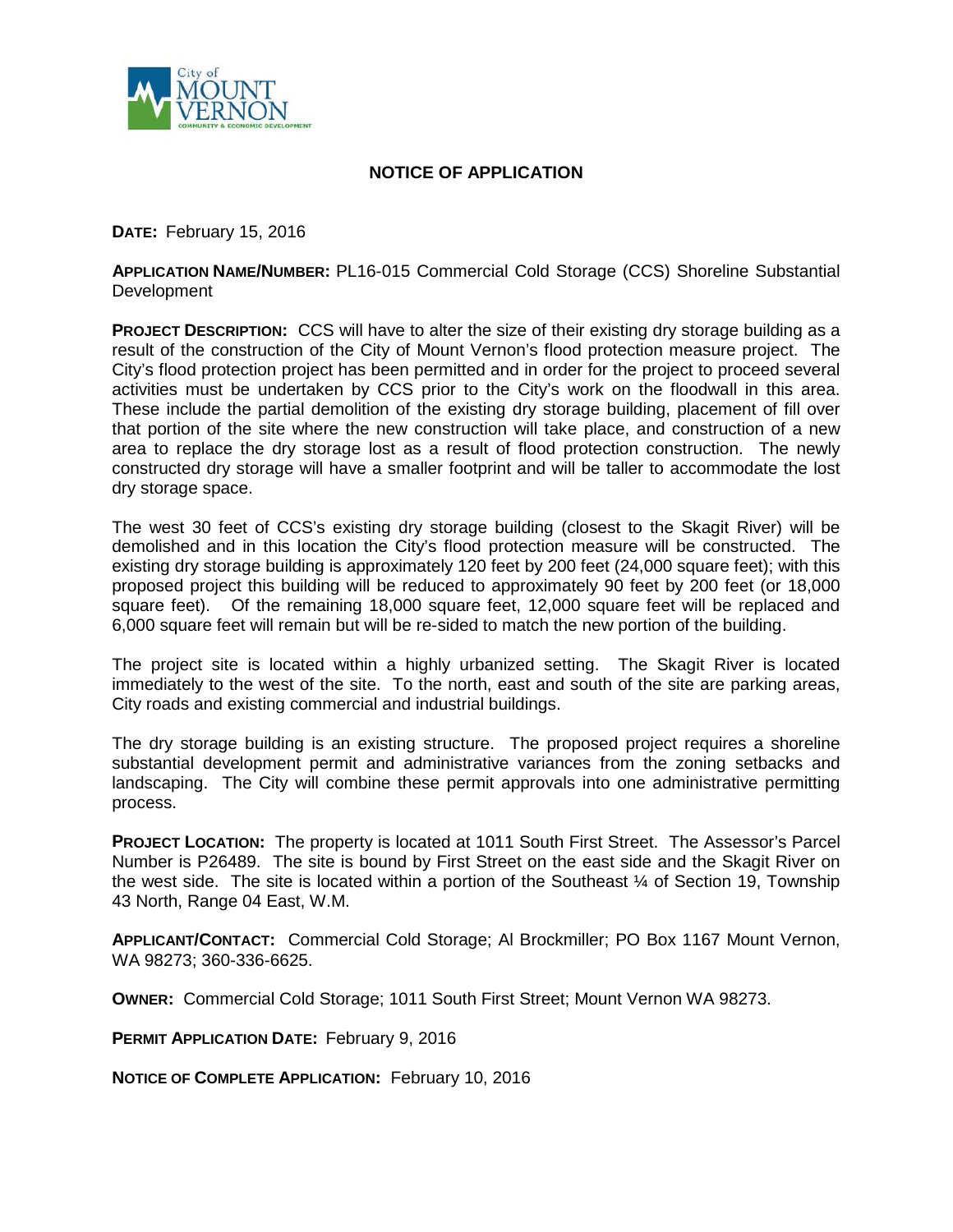**STATE ENVIRONMENTAL POLICY (SEPA) MDNS ISSUED:** February 10, 2010

**PERMITS/REVIEW REQUESTED:** Shoreline Substantial Development, Administrative variances from setbacks and landscaping per.

**OTHER PERMITS/APPROVALS THAT MAY BE REQUIRED:** Fill & Grade, Building Permit, Floodplain Development Permit, Utility and Right-of-Way Permits.

## **CONSISTENCY OVERVIEW**

**LAND USE:** The site zoning is Commercial Business District (C-1) and the Comprehensive Plan designation is Commercial Limited Industrial (CL).

## **SHORELINE DESIGNATION: Urban**

**DEVELOPMENT REGULATIONS USED FOR PROJECT MITIGATION:** The proposal is subject to the City's Comprehensive Plan and Zoning Code, Critical Areas Ordinance, Floodplain Management Requirements, the Shoreline Management Master Program, Drainage and Engineering Requirements and other applicable local, state and federal regulations as appropriate.

**CONTACT PERSON FOR COMMENTS:** Marianne Manville-Ailles; Community and Economic Development Department, City of Mount Vernon, 910 Cleveland Ave., Mount Vernon, WA 98273; 360-336-3614; [mma@sseconsultants.com.](mailto:mma@sseconsultants.com)

Comments on this Notice of Application must be submitted, in writing, no later than **4:30 PM March 3, 2016.** Comments should be as specific as possible. Any person may comment on the application and request a copy of the decision once it is made. Questions about this proposal, requests for additional notification by mail and/or appeal procedures should be directed to the contact person listed herein. Any person who submits written comments will automatically become a 'party of record' and will be notified of any decision made regarding this proposal. The application and supporting documentation are available for review at the Community & Economic Development Department located at City Hall. Copies will be provided upon request at the cost of reproduction.

**ISSUED:** February 15, 2016 **PUBLISHED:** February 18, 2016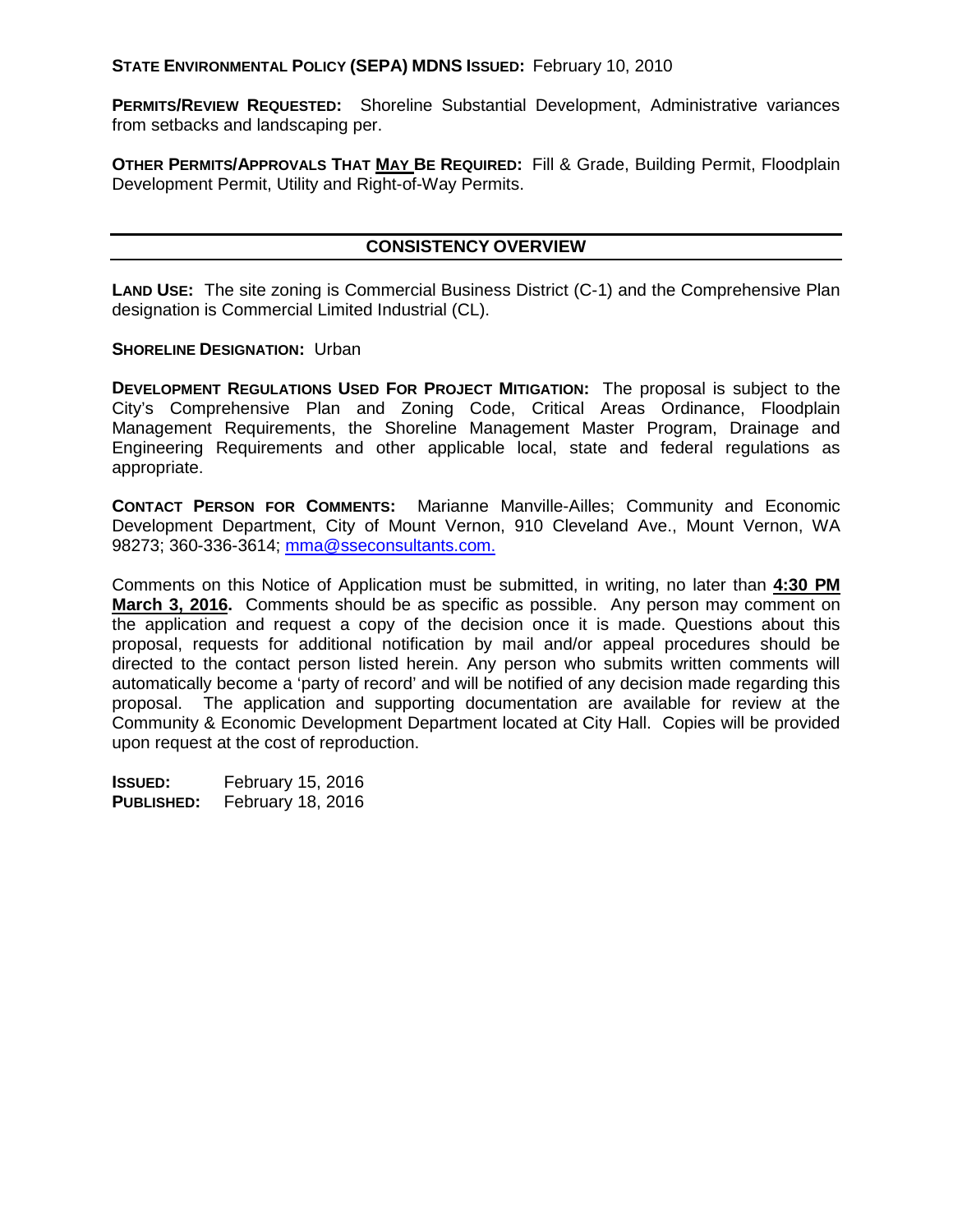